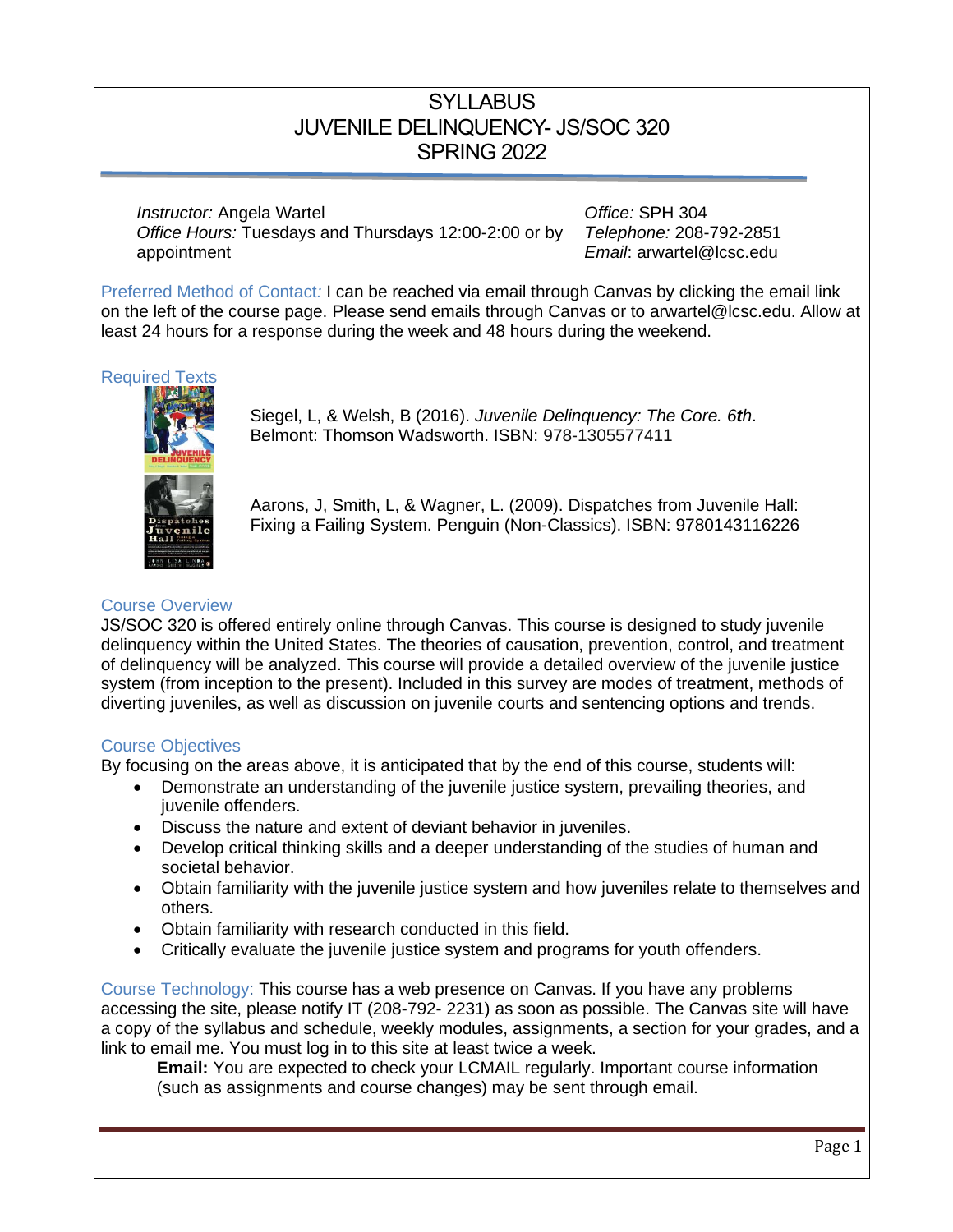## **Technological Requirements:** You must have a reliable internet connection.

Participation: Online courses are not self-paced. They require active participation. If you cannot participate at least two times per week, your grade will suffer. Your active participation is a necessary and integral part of the course. It is vital that you complete the readings and required works to succeed. Due dates are not suggested dates for assignments. Plan your work accordingly. Do not wait until the last minute to complete your coursework. It creates unnecessary stress and can impact the quality of your work. You CAN work ahead in this course, but do not get behind!

## **COURSE REQUIREMENTS**

Syllabus Quiz (6.5 points): The syllabus quiz is a short quiz that must be completed by all students entering the course. This quiz will cover basic information from the syllabus. There is no time limit for the quiz, and it can be retaken one time.

Introduction Post (3.5 points): Write a paragraph or two introducing yourself to the discussion forum. Some ideas to include - your year in college, major, hobbies, future goals, hometown, family, pets, jobs, or anything else you are comfortable sharing. Include a photograph of you or something important to you (pets, hobbies, favorite place, etc.). If you post a picture with another person, make sure you have permission to do so.

Discussion Posts (12 @ 15 points each): Twelve discussion forums will cover the assigned course readings this semester. You are required to submit one original detailed post (due two days before replies) and two responses to others by the discussion due date. Your discussion posts should be written in proper English. Avoid "text-speak." Ten points (of the overall 15) will be allotted for your post answering the discussion questions. The other five points will go towards your two replies (2.5 points each).

## *Discussion Guidelines*

- Thoroughly answer all discussion questions in one forum posting. Do not start a new thread for each question presented.
- Do not assume that others have the same knowledge or experiences that you do. Provide a brief context to your postings.
- Do not attach documents or photographs to the discussion forum (except for your introduction post photo). Attachments will not be graded.
- All posts are expected to be respectful and friendly.

## Original Post Grading will be based on:

- The level of knowledge and understanding demonstrated towards the course readings and discussion prompts. Postings should be thoughtful and analyze the content and questions asked. Answers must be organized and easy to read.
- Depth: Evidence of college-level thinking that displays critical thinking and analytical ability.
- Detail: There should be no doubt that you have read the assigned readings and viewed all required course material. *Cite relevant passages from the text and other course material in your original post.* When citing sources, the correct format must be used (MLA or APA), both in-text and out.
- Originality: Students should answer the material in their own words, adding their thoughts and ideas to the concepts discussed. Original posts cannot be a direct copy of the views or opinions of other students. This is academic dishonesty and will result in an "F."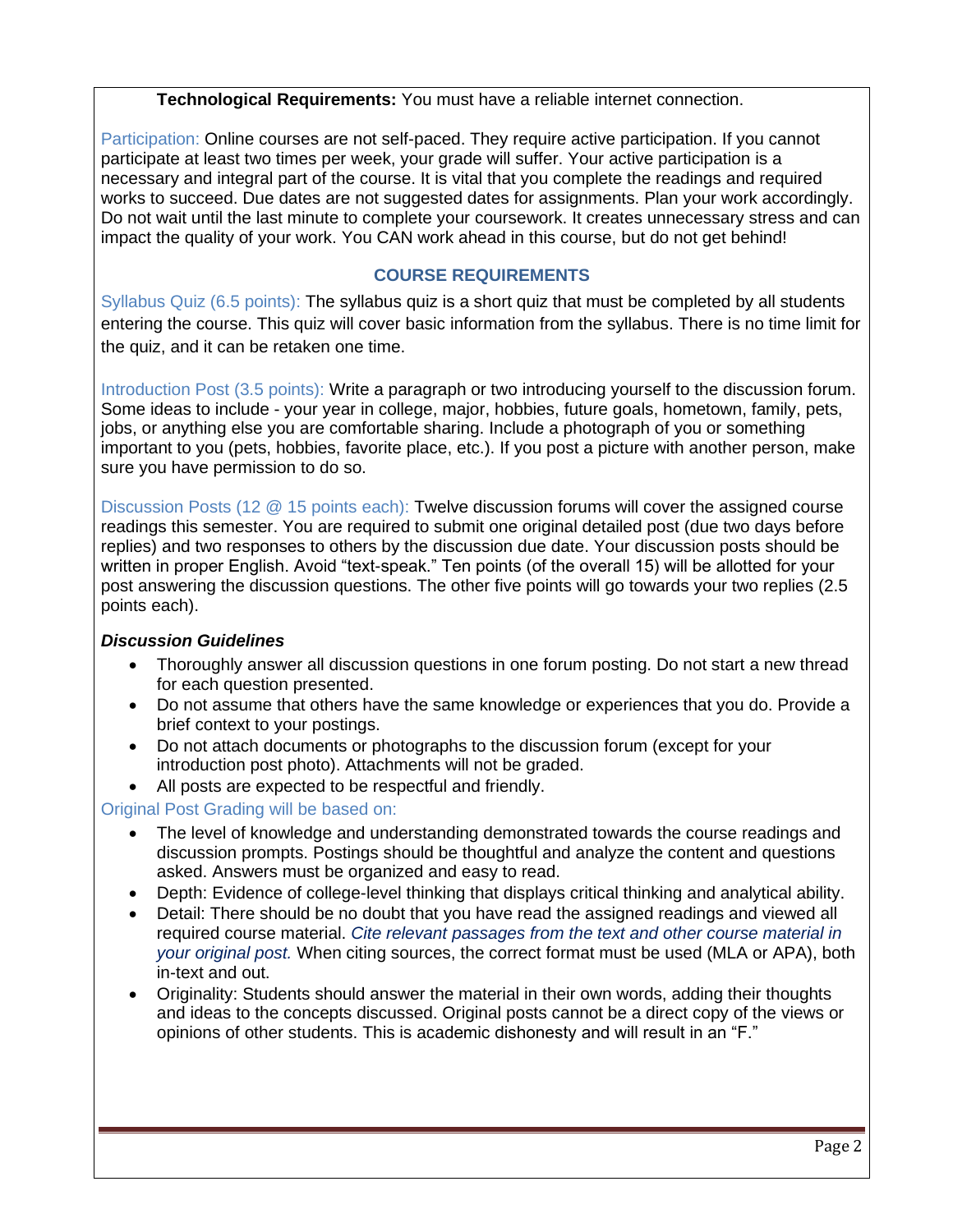#### Discussion Response Grading

- Responses should be respectful, courteous, and polite. Inappropriate postings (those that attack or are aggressive to another) are unacceptable and will result in an "F" for that discussion.
- Responses should demonstrate knowledge and understanding of the readings. Provide supporting statements with examples or experiences.
- Responses must help to continue the conversation by asking a relevant question, bringing in new information, or relating the post to another phenomenon.
- Only posts that demonstrate excellence in continuing the conversation and providing detail will be given full credit. *One or two sentence replies are unacceptable and will not be considered for grading. Responses should be at least two full paragraphs to be considered for maximum points.*

Check the discussions often. You are not required to post a response to every student, but you should take the time to read all the postings from classmates. The free exchange of ideas (within the assignment confines) will help you get more out of the course.

Discussions close at 11:59 PM on the due date indicated on the schedule. Discussion grades will be available in the grade section within one week of the due date.

Quizzes (4@ 30 points each): Four quizzes will be conducted covering the required *Dispatches from a Juvenile Hall* readings. The quizzes will require you to analyze the text critically. Read the material before starting the quiz! Students will have no time limit, but each quiz must be submitted by the deadline to avoid late penalties. Quiz grades will be available in the "Grades" section within one week of the due date.

Exams (4 @ 65points each): Four exams will be conducted online. Students will have a 1.5-hour (90 min) time limit. Exams may contain true/false, multiple-choice, matching, and essay questions. Although you may use your textbook, try to avoid doing so because you will run out of time. To be successful, you must know the concepts and ideas from the course before starting the exam. Each test must be completed (submitted) before the ending date/time indicated on the schedule, or it will be auto-submitted, and you will receive a grade based on the number of questions answered. Do not put off the test until the last minute. Exams cannot be submitted late! Study guides and exam tips are posted on Canvas.

Exams in this course require the use of Respondus Monitor. The software is located at the Respondus site (link available in Canvas). Download and install this program as soon as possible. More information about this program can be found in the course modules.

Note- working with another student or individual on exams constitutes cheating. If discovered, both individuals will receive an F in the course and be referred to the appropriate LCSC authorities for further action.

With the exception of essay questions, exams will grade instantly once submitted. For your reference, the correct answers will be displayed after the test due date.

Letter to a Juvenile (25 points): You will write a letter to one of the following fictitious individuals:

- A child that has been abused, neglected, or abandoned by their parents or other caregivers. The child is currently acting out in foster care.
- A child that is being severely bullied and has given up hope.
- A juvenile currently housed in a juvenile correction center for a non-violent crime far from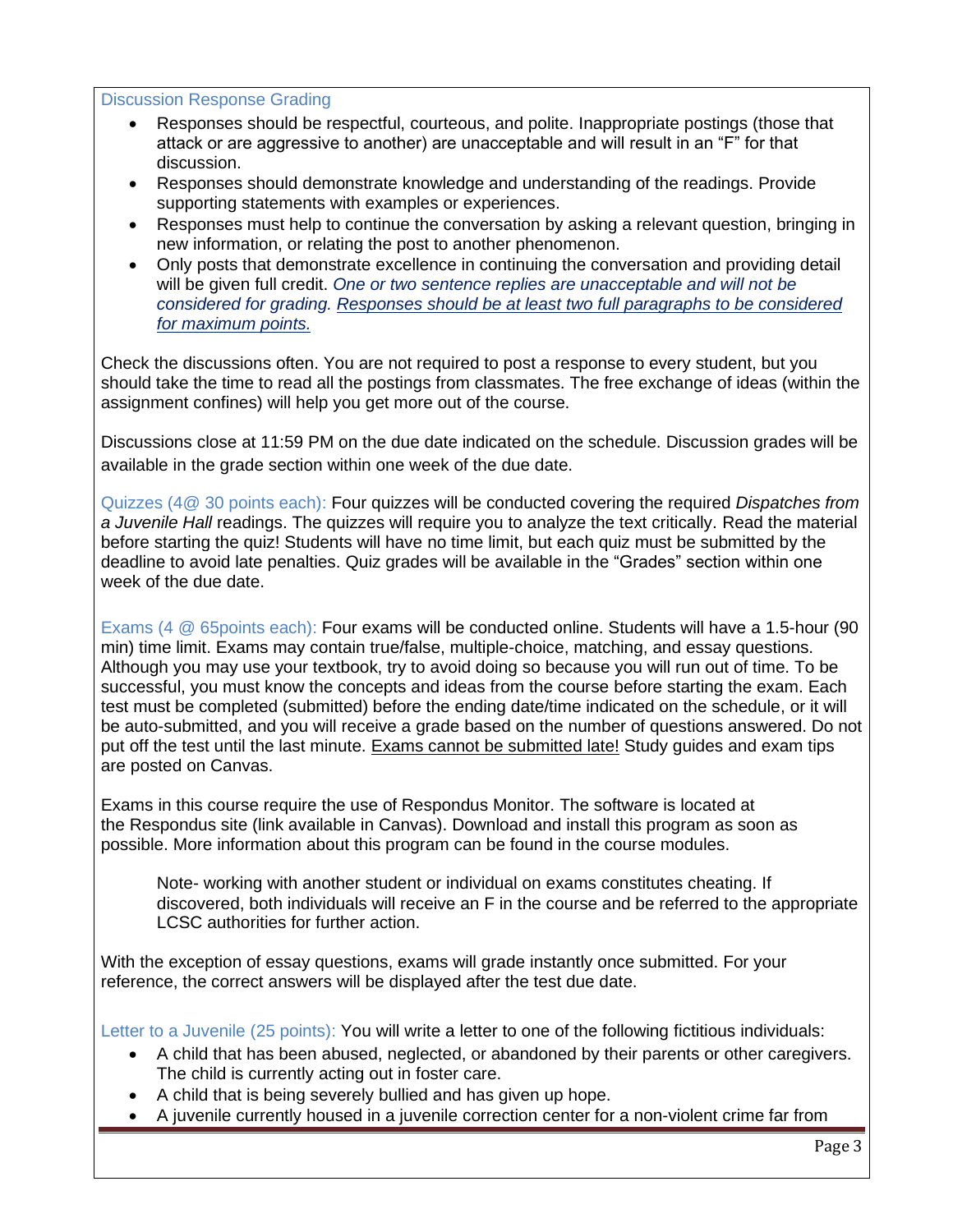#### family support.

This assignment will require you to consider the material from both required course texts. Specific details can be found in the assignment section of the course.

Reflection Paper (15 points): At the end of the course, students will write a three-page debriefing paper summarizing their experiences in the class. Guidelines will be available in the assignment section of the course.

#### **Course Grading Breakdown**

| <b>Total Points Possible</b> | 610 points |
|------------------------------|------------|
| Letter to a Juvenile         | 25 points  |
| <b>Reflection Paper</b>      | 15 points  |
| Exams (4 @ 65)               | 260 points |
| Reading Quizzes (4 @30)      | 120 points |
| Discussions (12 @ 15)        | 180 points |
| Intro Post                   | 3.5 points |
| <b>Syllabus Quiz</b>         | 6.5 points |

## **Overall Point Breakdown**

| <b>Letter Grade</b> | <b>Points</b> |
|---------------------|---------------|
| A (93-100)          | 567-610       |
| A- (90-92)          | 549-566       |
| B+ (87-89)          | 531-548       |
| B (83-86)           | 506-530       |
| B- (80-82)          | 488-505       |
| $C+ (77-79)$        | 470-487       |
| $C(73-76)$          | 445-469       |
| $C - (70-72)$       | 427-444       |
| D+ (67-69)          | 409-426       |
| $D(60-66)$          | 366-408       |
| F (59 and below)    | 365 and below |

*I do not curve grades. Every point counts!*

## **COURSE POLICIES**

Late Work and Incompletes**:** Exams cannot be submitted late. All other late work will receive a 30% grade deduction for up to one week after the due date. Work submitted after one week will not be accepted and will receive a zero. If an emergency arises that prevents you from completing your work on time, email as soon as possible to make arrangements. Emergencies are defined as anything serious and unexpected. Examples of emergencies are car accidents, a serious health crisis of the student or in the student's immediate family, etc. Examples of non-emergencies are weddings, vacations, or any other event which can be planned around. *Exams are not eligible for late submission. The last day for any late work in the course is May 1.*

Students are expected to complete all work in a timely fashion. Incompletes are granted at the instructor's discretion after at least 80% of all coursework is successfully (D+ or higher) completed. Incompletes are reserved only for documented catastrophic or extenuating circumstances. The instructor reserves the right to set the course completion deadline, which may be at any time before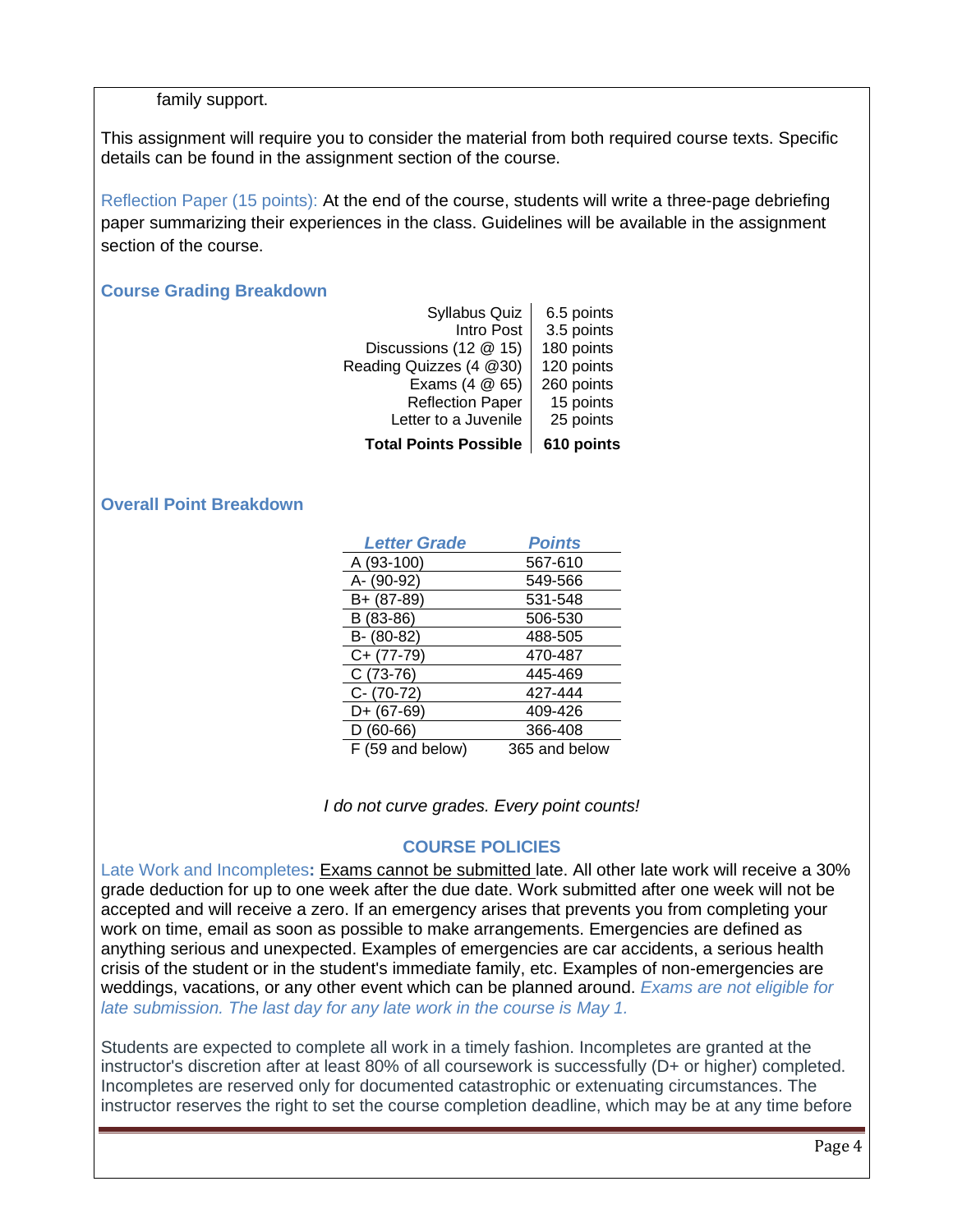the end of the following semester. Incompletes revert to an F if the work is not completed by the expiration deadline.

Course Etiquette: This course will bring together students from diverse backgrounds. We are working together to develop an inclusive and respectful community for all students. The goal of inclusiveness encourages and appreciates expressions of different views so that conversations can turn into the opportunity for intellectual and personal growth. We will be discussing controversial topics, which will challenge you to analyze your own views and the views of others. In keeping with this goal, hate speech, racist, sexist, homophobic, or other discriminatory language and behavior will not be tolerated. It is okay to disagree, but it must be done civilly. Mutual respect, civility, and recognizing others' views are crucial to critical thinking. Active, thoughtful, and respectful participation will make this course productive and engaging.

Flexibility Clause: The instructor reserves the right to modify the course requirements and other related policies as circumstances dictate and with sufficient notification to all students. Even the professor can have an unanticipated emergency, and the college—or the community at large—may experience an emergency that requires changing the class schedule or requirements. I do not expect to invoke this clause, but you will be notified as soon as possible if I do. Any change will also be posted to Canvas.

Keep up to date on the **LCSC Social Sciences Division** and

the [LCSC Justice Studies Club](https://www.facebook.com/LCSCJSClub)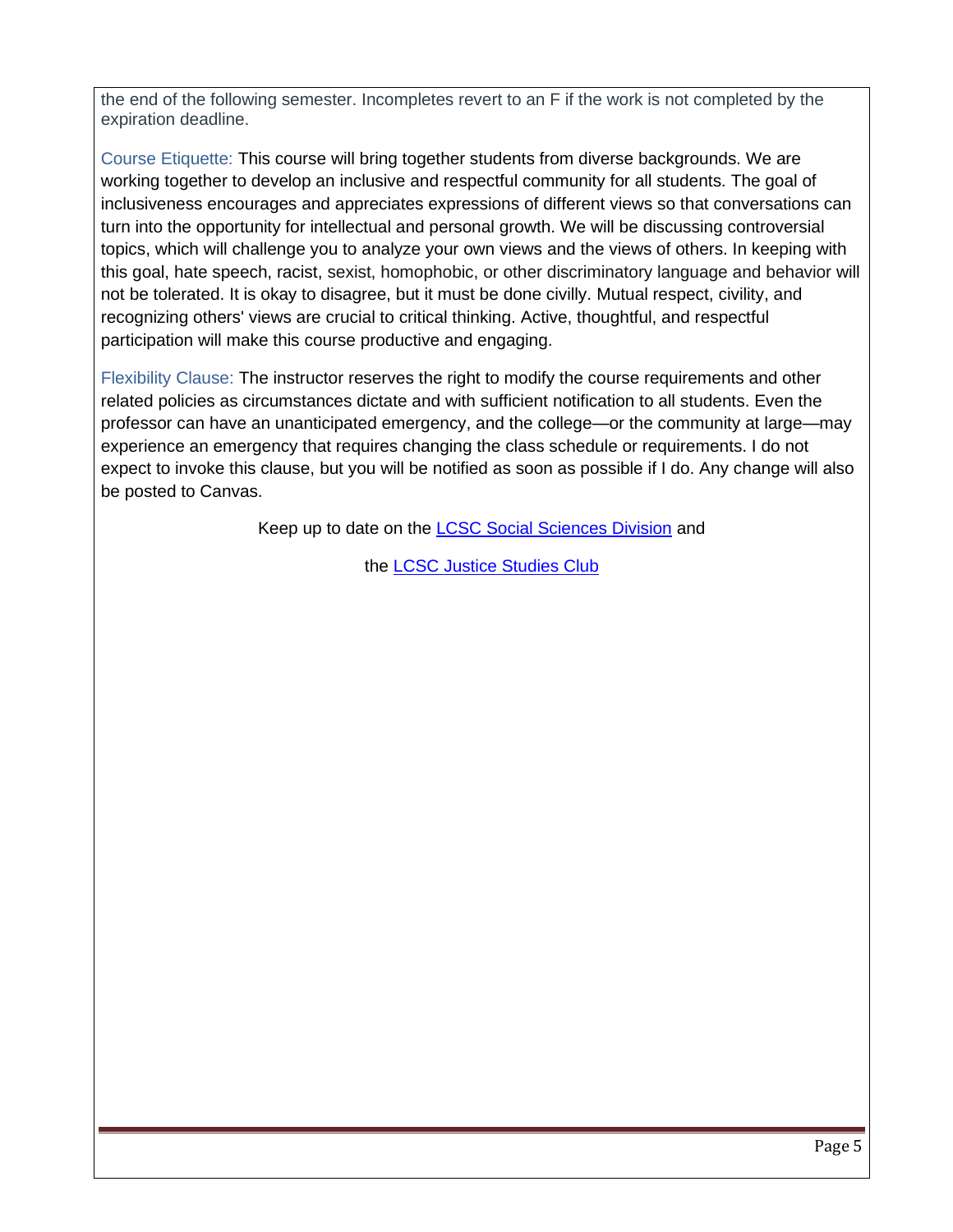# **JS 320 Course Schedule**

All course readings and assignment due dates are listed on this schedule. This document should be your first stop for all questions related to reading and assignment due dates. For this class, each week starts on Monday and ends on Sunday.

|                                                  | <b>Topic and Required Readings</b>                                                                                   | <b>Assignments Due</b>                                                                                                                                          |
|--------------------------------------------------|----------------------------------------------------------------------------------------------------------------------|-----------------------------------------------------------------------------------------------------------------------------------------------------------------|
| <b>Week One</b><br>$(1/18-1/23)$                 | Introduction to the Course and Childhood<br>and Delinguency<br>Readings- Siegel and Welsh, Ch 1                      | Introduction (1/21)<br>$\bullet$<br>Syllabus Quiz (1/23)<br>$\bullet$<br>Discussion #1 (original post by 1/21,<br>replies by 1/23)                              |
| Week Two<br>$(1/24 - 1/30)$                      | The Nature and Extent of Delinguency<br>Readings- Siegel and Welsh, Ch 2                                             | Discussion #2 (original post by 1/28,<br>$\bullet$<br>replies by 1/30)                                                                                          |
| <b>Week Three</b><br>and Four<br>$(1/31 - 2/13)$ | Individual Views of Delinquency<br>Readings- Siegel and Welsh Ch 3 & Aarons,<br>Smith, and Wagner, Introduction-Ch 2 | Discussion #3 (original post by<br>$2/4$ , replies by $2/6$ )<br>Test #1 over Ch 1-3 (2/13)                                                                     |
| <b>Week Five</b><br>$(2/14 - 2/20)$              | Sociological Views of Delinquency<br>Readings- Siegel and Welsh, Ch 4 & Aarons,<br>Smith, and Wagner, Ch 3-4         | Discussion #4 (original post by 2/18,<br>$\bullet$<br>replies by 2/20)<br>Dispatches from a Juvenile Hall<br>(DFAJH) Quiz #1 over Introduction-<br>Ch 2 (2/20)  |
| <b>Week Six</b><br>$(2/21 - 2/27)$               | Development Views of Delinquency<br>Readings- Siegel and Welsh, Ch 5 & Aarons,<br>Smith, and Wagner, Ch 5-6          | Discussion #5 (original post by 2/25,<br>$\bullet$<br>replies by 2/27)                                                                                          |
| <b>Week Seven</b><br>and Eight<br>$(2/28-3/13)$  | <b>Gender and Delinquency</b><br>Readings- Siegel and Welsh Ch 6 & Aarons,<br>Smith, and Wagner, Ch 7-8              | Discussion #6 (original post by 3/4,<br>$\bullet$<br>replies by 3/6)<br>DFAJH Quiz #2 over Ch 3-5 (3/6)<br>$\bullet$<br>Test #2 over Ch 4-6 (3/13)<br>$\bullet$ |
| <b>Week Nine</b><br>$(3/14 - 3/20)$              | The Family and Delinguency<br>Readings- Siegel and Welsh, Ch 7 & Aarons,<br>Smith, and Wagner, Ch 9-10               | Discussion #7 (original post by 3/18,<br>replies by 3/20)                                                                                                       |
| Week Ten<br>$(3/21 - 3/27)$                      | Peers and Delinquency<br>Readings-Siegel and Welsh, Ch 8 & Aarons,<br>Smith, and Wagner, Ch 11-12                    | Discussion #8 (original post by 3/25,<br>$\bullet$<br>replies by 3/27)<br>DFAJH Quiz #3 over Ch 6-10 (3/27)<br>$\bullet$                                        |
| <b>Week Eleven</b><br>$(3/28-4/3)$               | <b>Spring Break</b>                                                                                                  |                                                                                                                                                                 |
|                                                  |                                                                                                                      |                                                                                                                                                                 |
|                                                  |                                                                                                                      | Page 6                                                                                                                                                          |